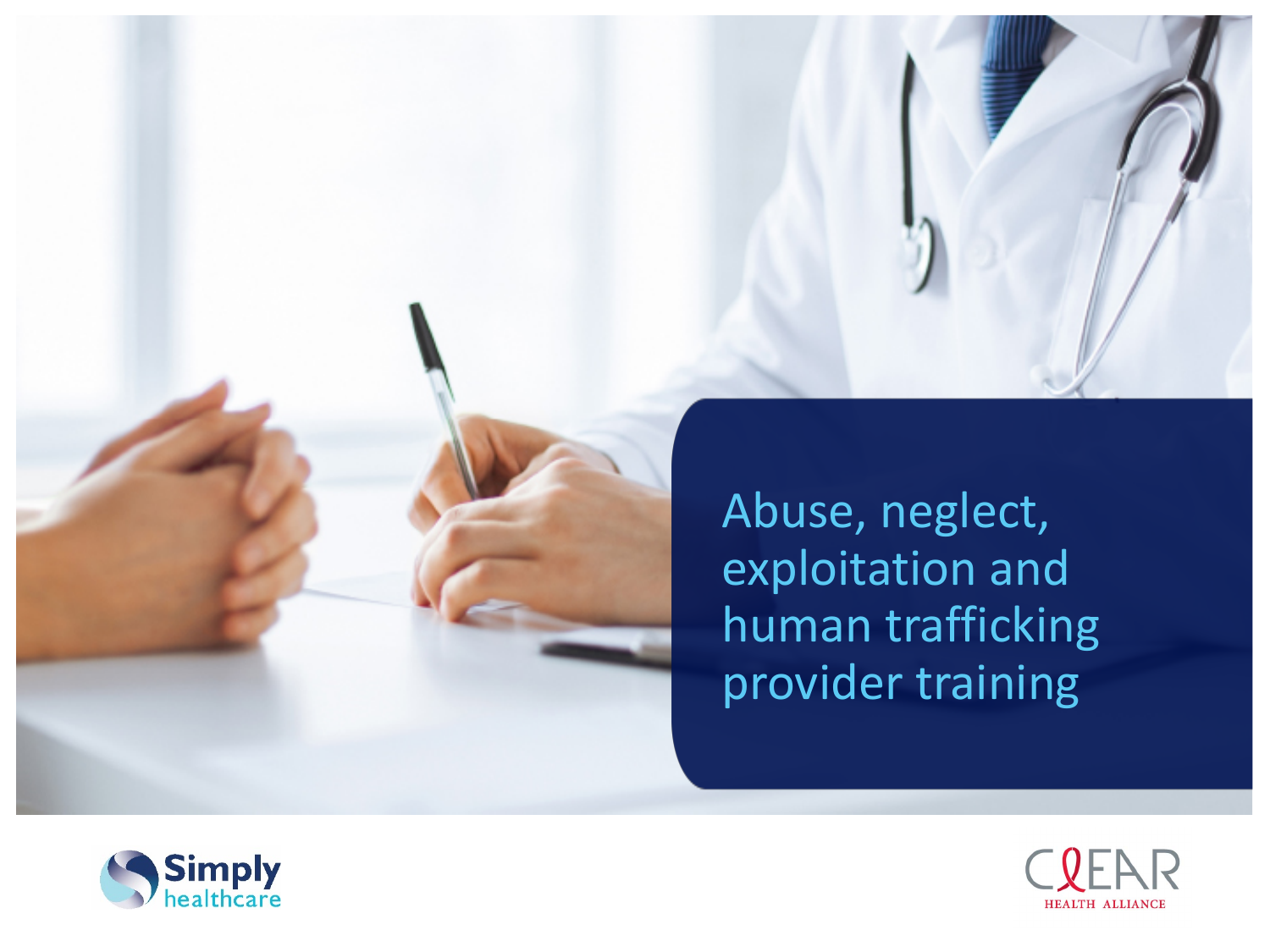## Agenda

- Introduction
- Physical abuse
- Signs and symptoms of physical abuse
- Sexual abuse
- Signs and symptoms of sexual abuse
- Emotional/psychological abuse
- Signs and symptoms of emotional/psychological abuse
- Neglect
- Signs and symptoms of neglect
- Abandonment
- Signs and symptoms of abandonment
- Financial or material exploitation
- Signs of financial or material exploitation
- Reporting abuse
- Human sex trafficking
- Signs of adult sex trafficking
- Signs of child sex trafficking
- Human labor trafficking
- Signs of human labor trafficking
- Reporting human trafficking



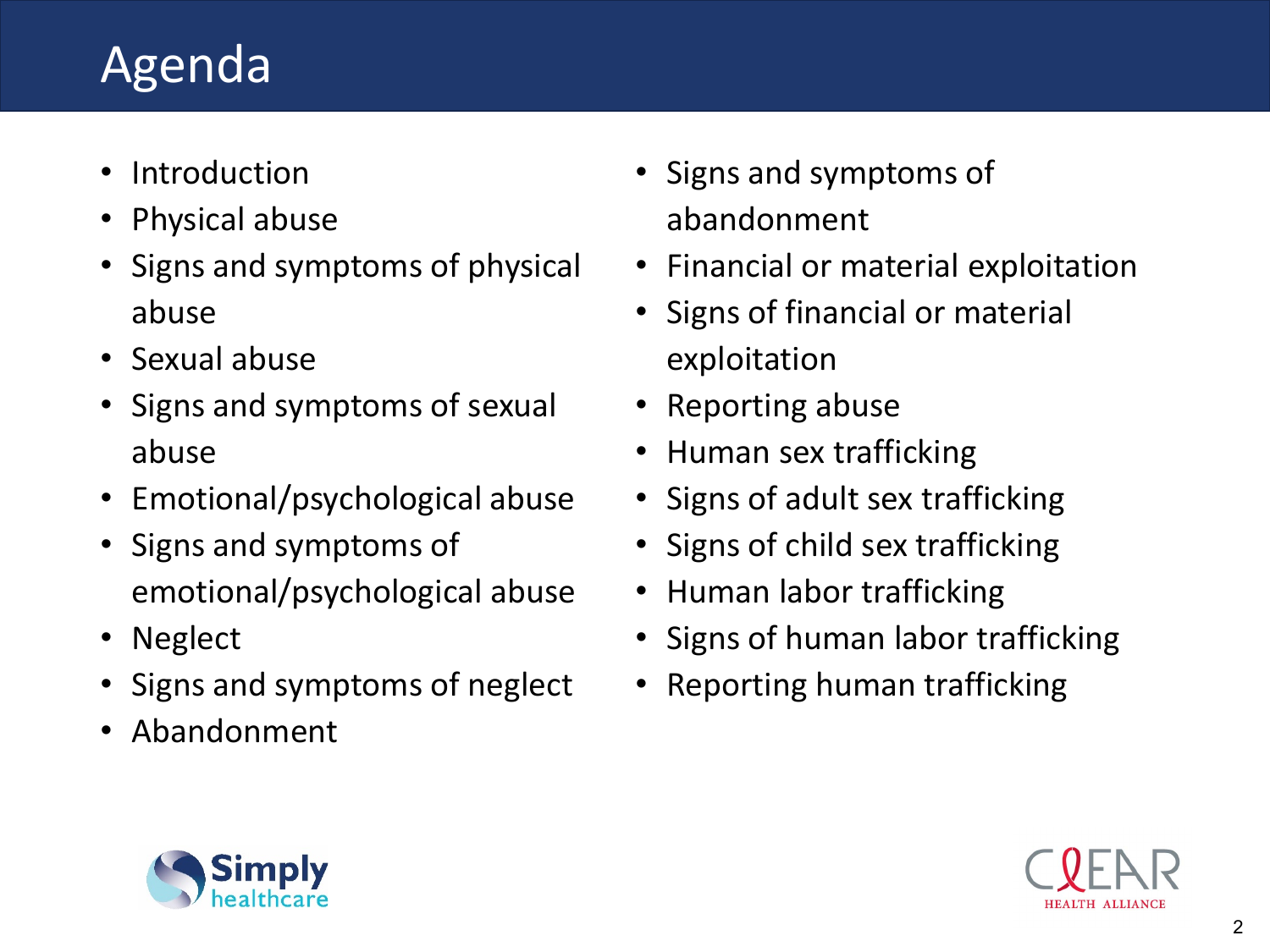As part of our new Statewide Medicaid Managed Care Managed Medical Assistance contract, all direct-service providers are required to complete abuse, neglect and exploitation training to identify victims in human trafficking.

You, as a health care professional, can make a difference in the lives of thousands of victims by understanding the different forms of abuse, neglect, exploitation and human trafficking amongst our communities.

This training will provide guidance on what signs and symptoms to look for when interacting with members and how to report any concerns or findings that will help provide potential victims the resources they need.



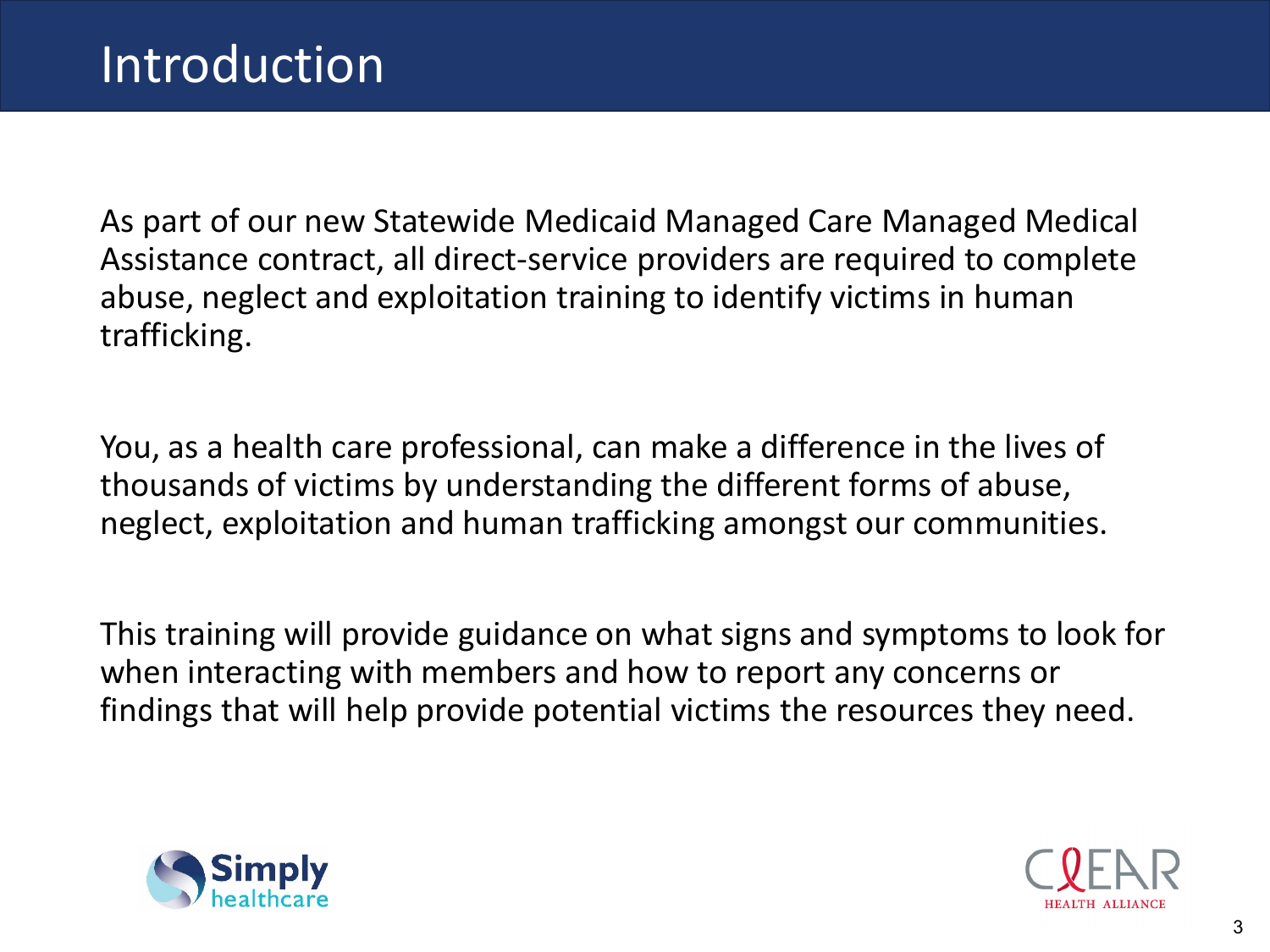## Physical abuse

Physical abuse is defined as the use of physical force that may result in bodily injury, physical pain or impairment.

Physical abuse may include but is not limited to such acts of violence as:

| Striking (with or without an object) | <b>Hitting</b> |
|--------------------------------------|----------------|
| Pushing                              | Shoving        |
| Slapping                             | <b>Burning</b> |
| Pinching                             | <b>Beating</b> |
| Shaking                              | <b>Kicking</b> |

Inappropriate use of drugs and physical restraints, force-feeding and physical punishment of any kind also are examples of physical abuse.



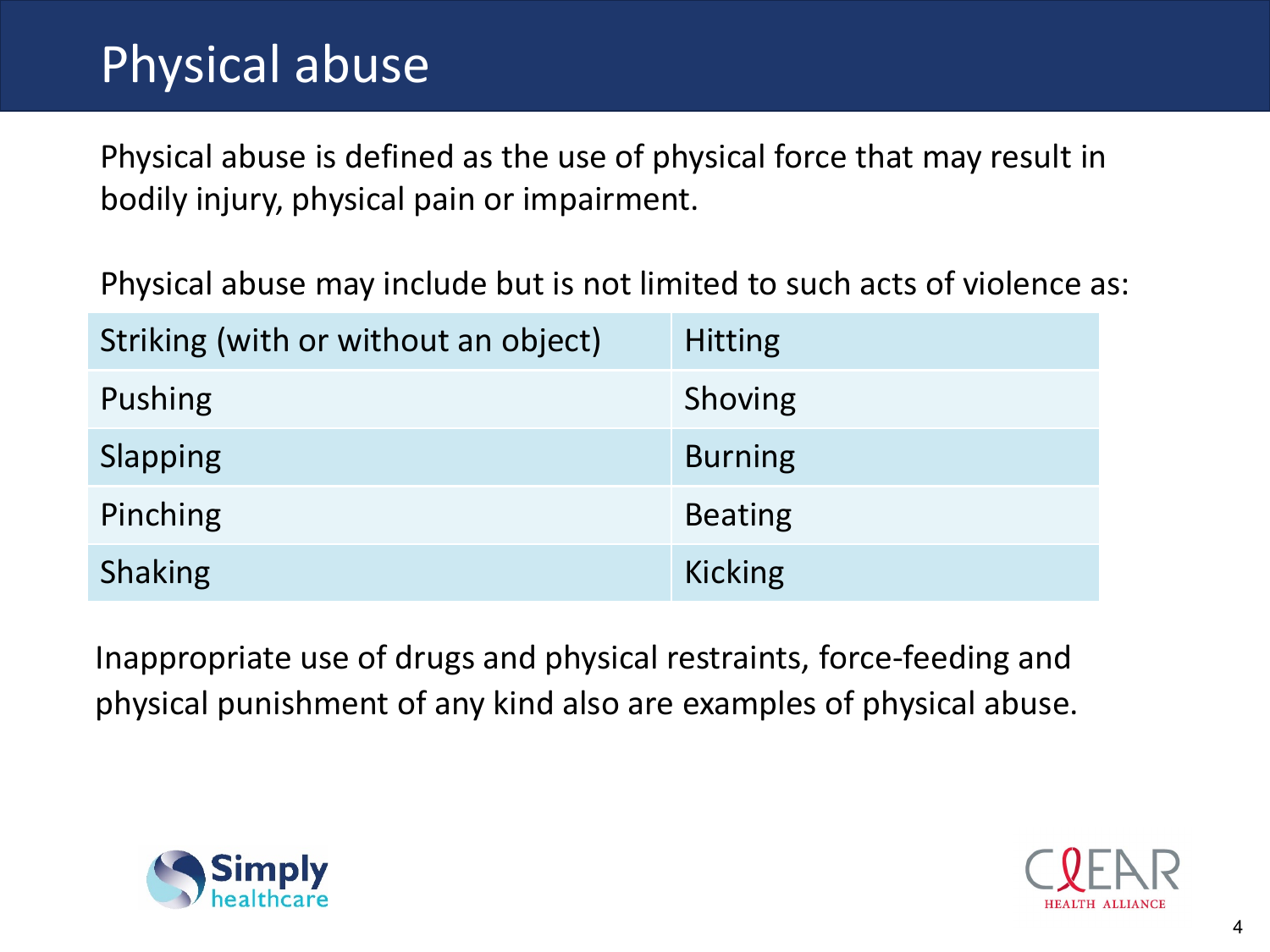# Signs and symptoms of physical abuse

Signs and symptoms of physical abuse include but are not limited to:

| <b>Bruises</b>               | Open wounds                                           | Broken eyeglasses/frames                                         | <b>Black eyes</b>                                                                               |
|------------------------------|-------------------------------------------------------|------------------------------------------------------------------|-------------------------------------------------------------------------------------------------|
| Cuts                         | Physical signs of being<br>subjected to<br>punishment | Welts                                                            | <b>Punctures</b>                                                                                |
| Signs of being<br>restrained | Lacerations                                           | Untreated injuries in various<br>stages of healing               | Laboratory findings<br>of medication<br>overdose or under<br>utilization of<br>prescribed drugs |
| Rope marks                   | Open wounds                                           | Report of being hit, slapped,<br>kicked or mistreated            | <b>Bone fractures</b>                                                                           |
| <b>Sprains</b>               | Sudden changes in<br>behavior                         | Broken bones                                                     | <b>Dislocations</b>                                                                             |
| <b>Skull fractures</b>       | Internal<br>injuries/bleeding                         | The caregiver's refusal to allow<br>visitors to potential victim |                                                                                                 |



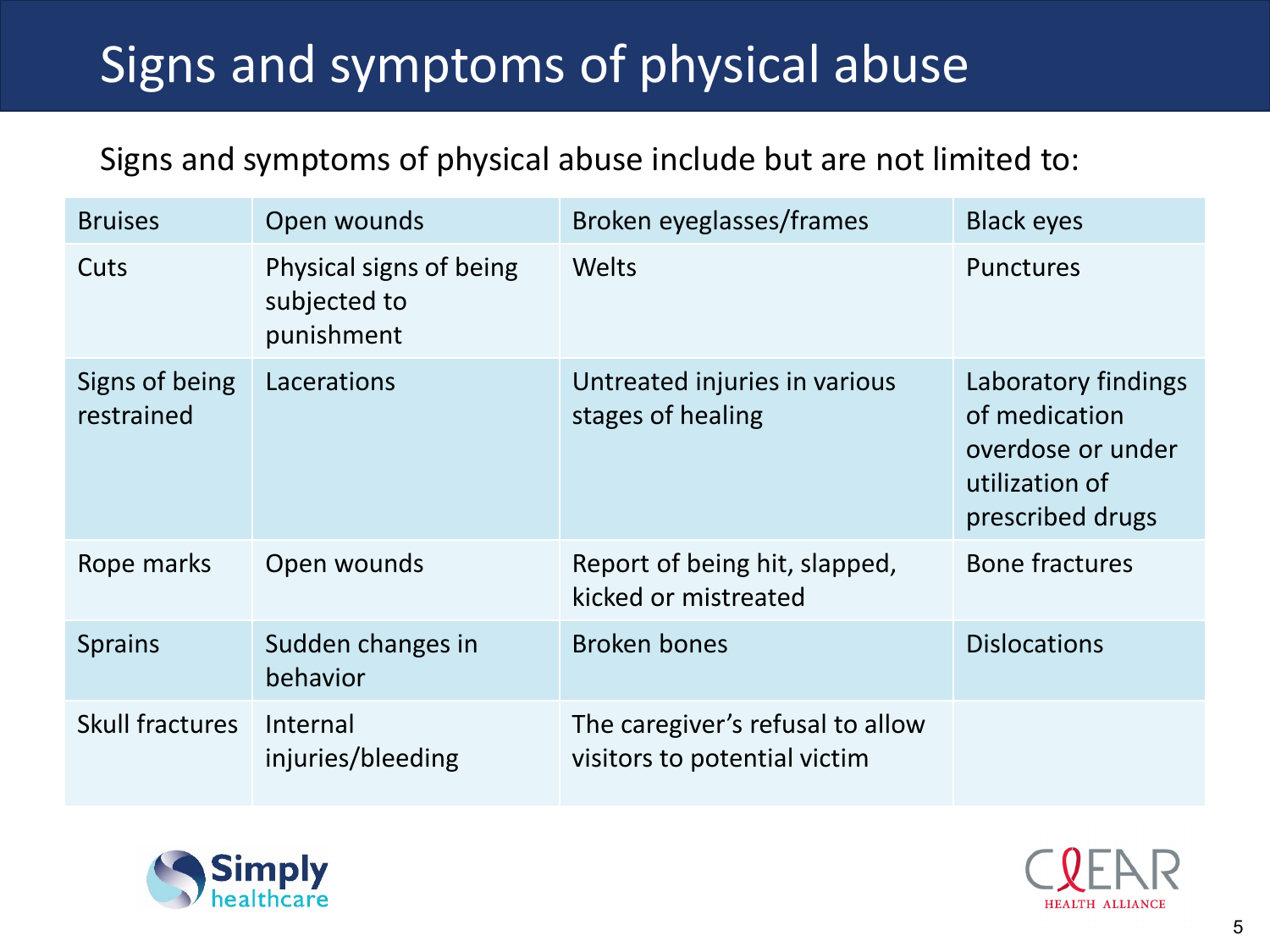Sexual abuse is defined as nonconsensual sexual contact of any kind. Sexual contact with any person incapable of giving consent is also considered sexual abuse.

It includes but is not limited to unwanted touching, all types of sexual assault or battery, such as rape, sodomy, coerced nudity and sexually explicit photographing.



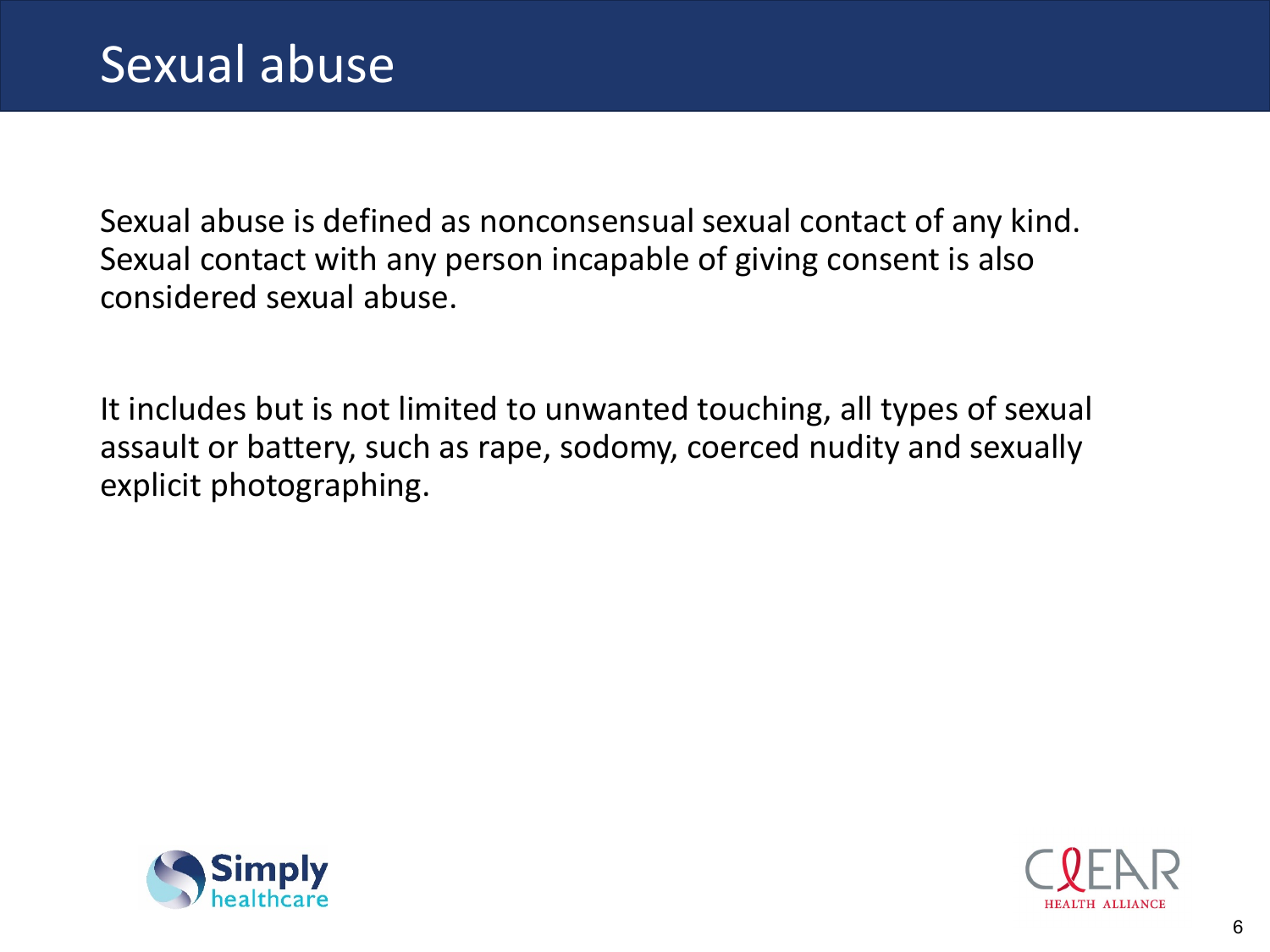## Signs and symptoms of sexual abuse

Signs and symptoms of sexual abuse include but are not limited to:

Bruises around the breasts or genital areas

Unexplained venereal disease or genital infections

Unexplained vaginal or anal bleeding

Torn, stained or bloody underclothing

A report of being sexually assaulted or raped



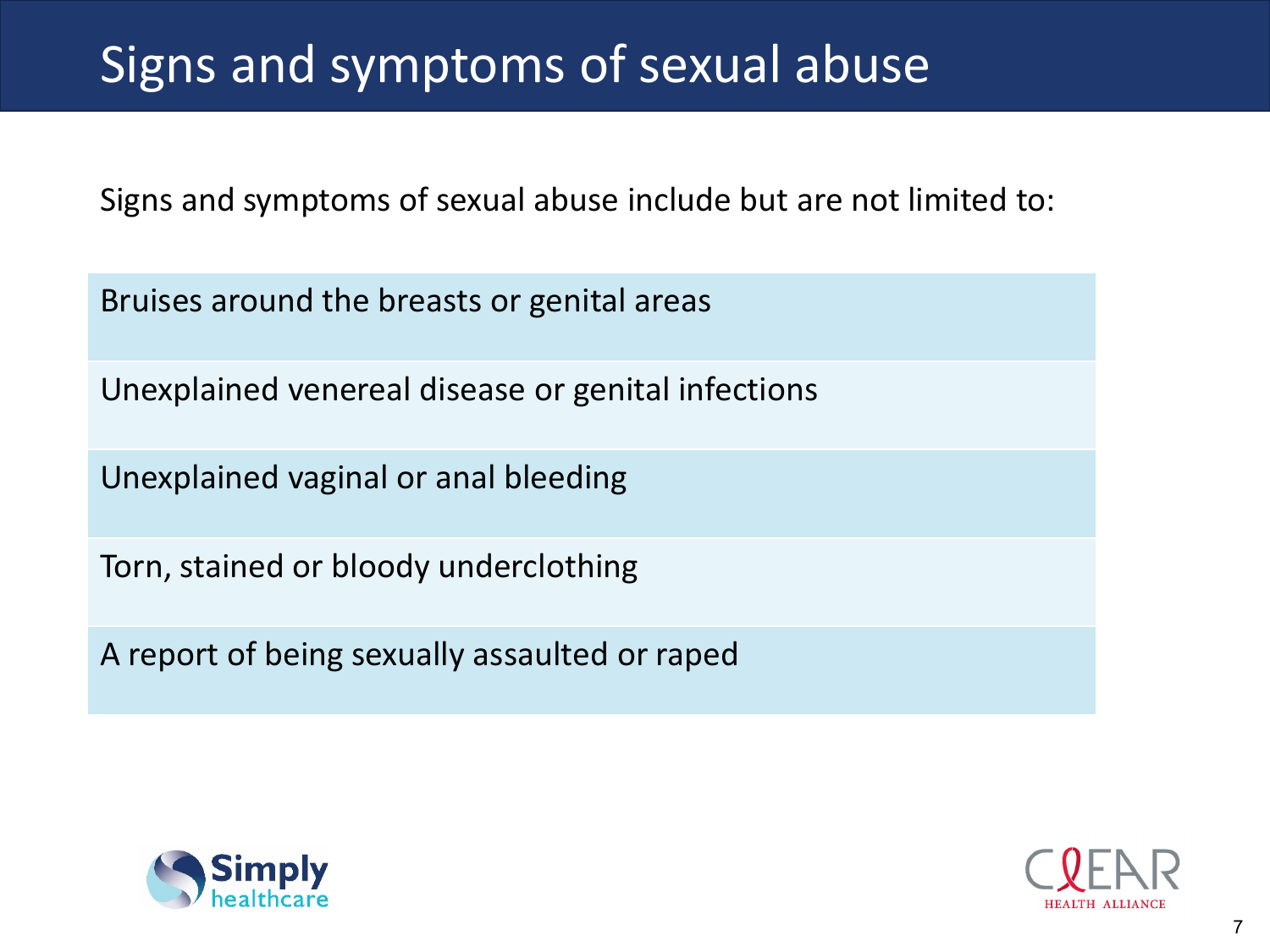## Emotional/psychological abuse

Emotional or psychological abuse is defined as the infliction of anguish, pain or distress through verbal or nonverbal acts.

Emotional/psychological abuse includes but is not limited to verbal assaults, insults, threats, intimidation, humiliation and harassment.

In addition, isolating a person from his/her family, friends or regular activities; giving a person the silent treatment; and enforced social isolation are examples of emotional/psychological abuse.



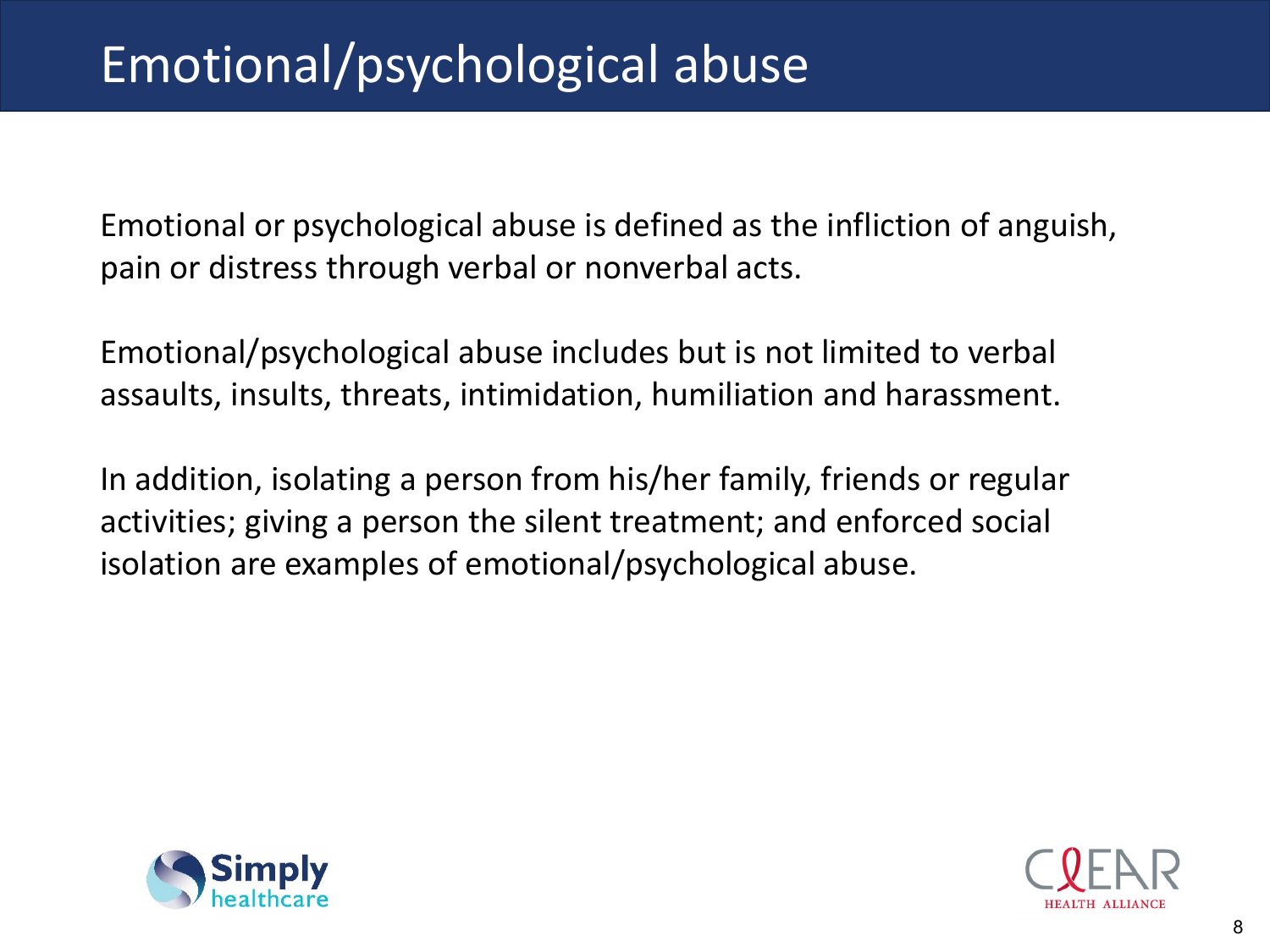### Signs and symptoms of emotional/psychological abuse

Signs and symptoms of emotional/psychological abuse include but are not limited to:

Being emotionally upset or agitated

Being extremely withdrawn and noncommunicative or nonresponsive

Unusual behavior usually attributed to dementia (for example, sucking, biting, rocking)

A report of being verbally or emotionally mistreated



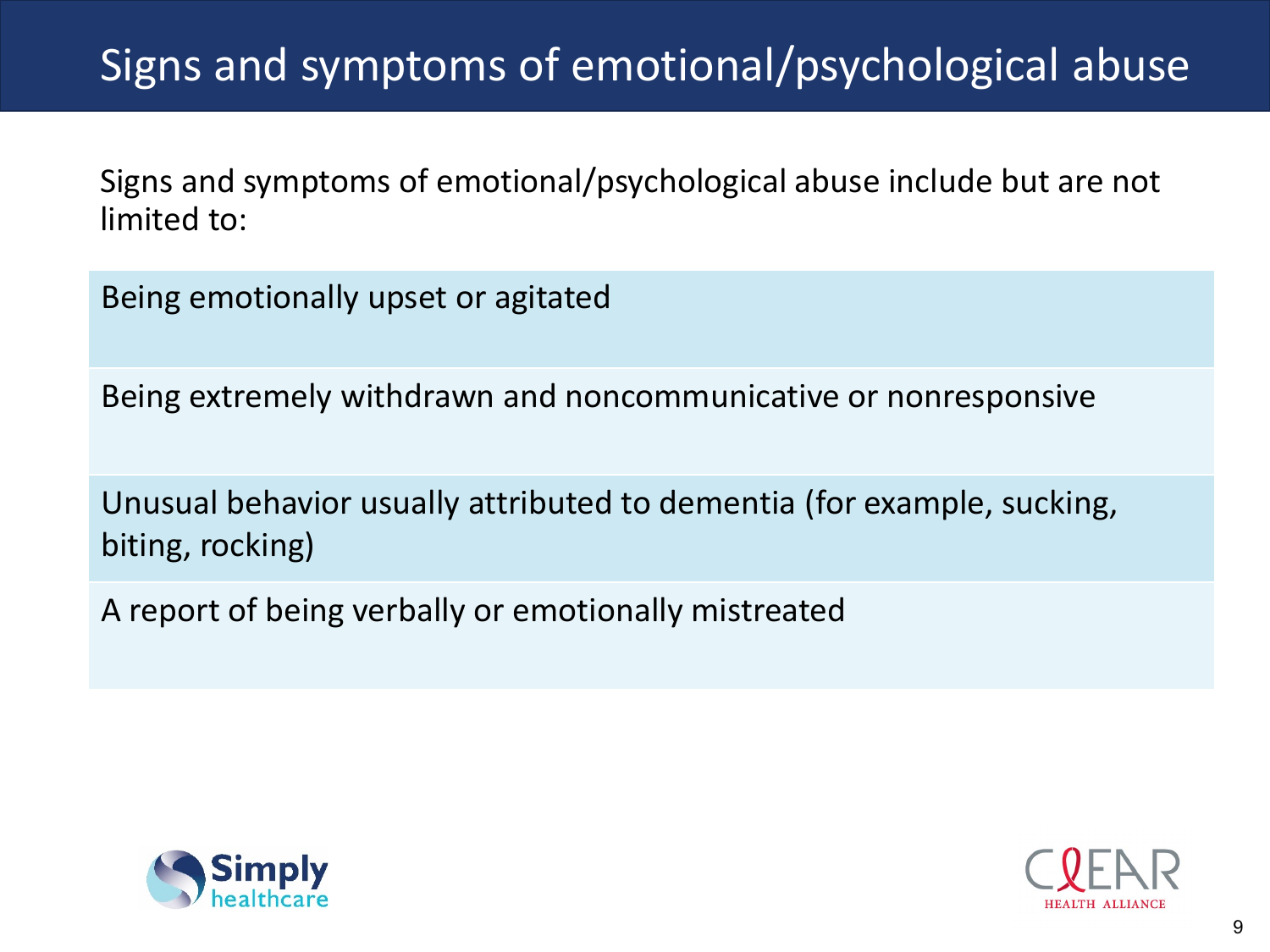Neglect is defined as the refusal or failure to fulfill any part of a person's obligations or duties. Neglect may also include failure of a person who has fiduciary responsibilities to provide care for a person (for example, pay for necessary home care services) or the failure on the part of an in-home service provider to provide necessary care.

Neglect typically means the refusal or failure to provide a person with such life necessities as food, water, clothing, shelter, personal hygiene, medicine, comfort, personal safety, and other essentials included in an implied or agreed-upon responsibility to a person.



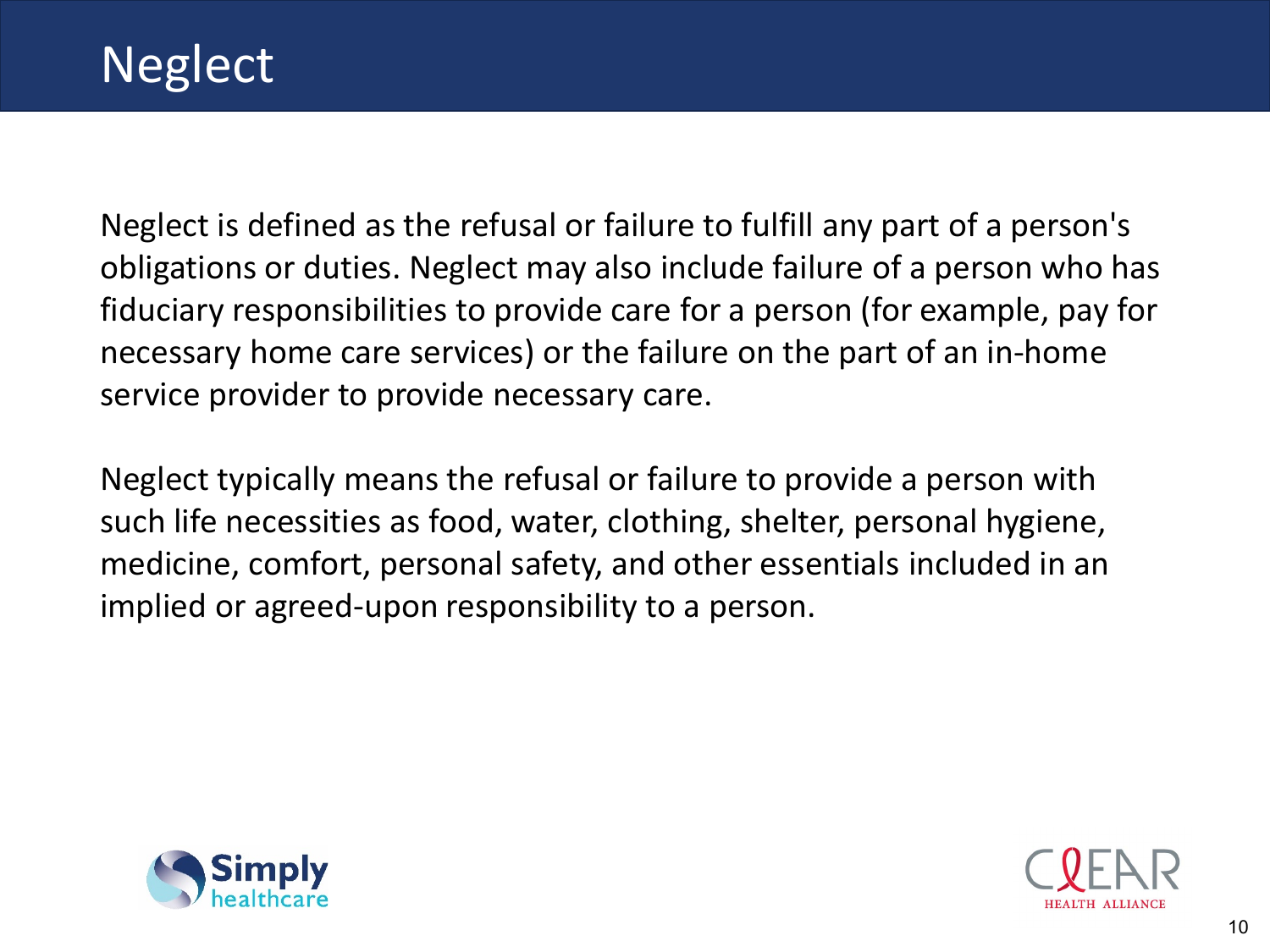## Signs and symptoms of neglect

Signs and symptoms of neglect include but are not limited to:

Dehydration, malnutrition, untreated bed sores and poor personal hygiene

Unattended or untreated health problems

Hazardous or unsafe living conditions/arrangements (for example, improper wiring, no heat or no running water)

Unsanitary and unclean living conditions (for example, dirt, fleas, lice on person, soiled bedding, fecal/urine smell, inadequate clothing)

A person's report of being mistreated



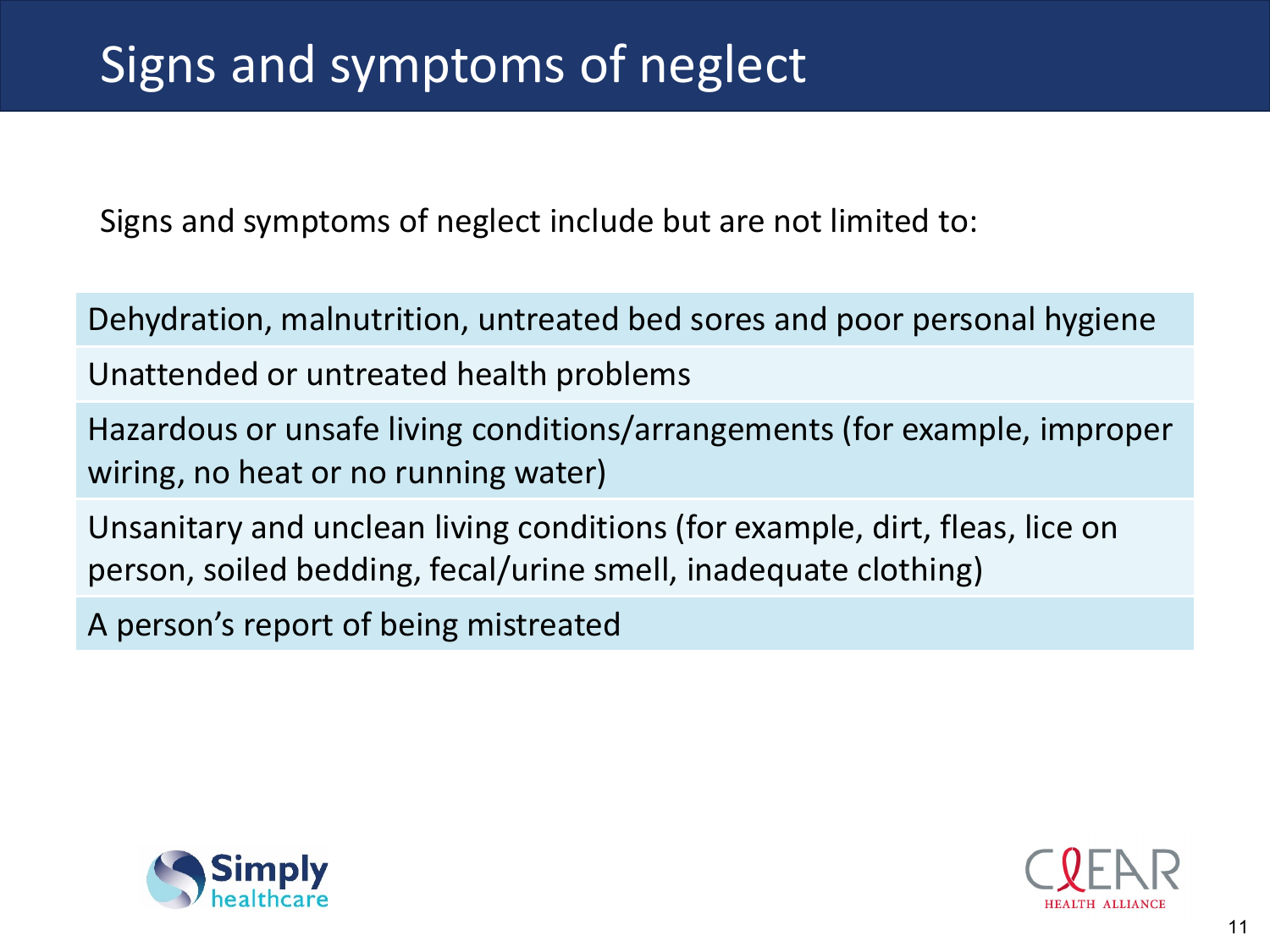Abandonment is defined as the desertion of a person by an individual who has assumed responsibility for providing care or has custody.



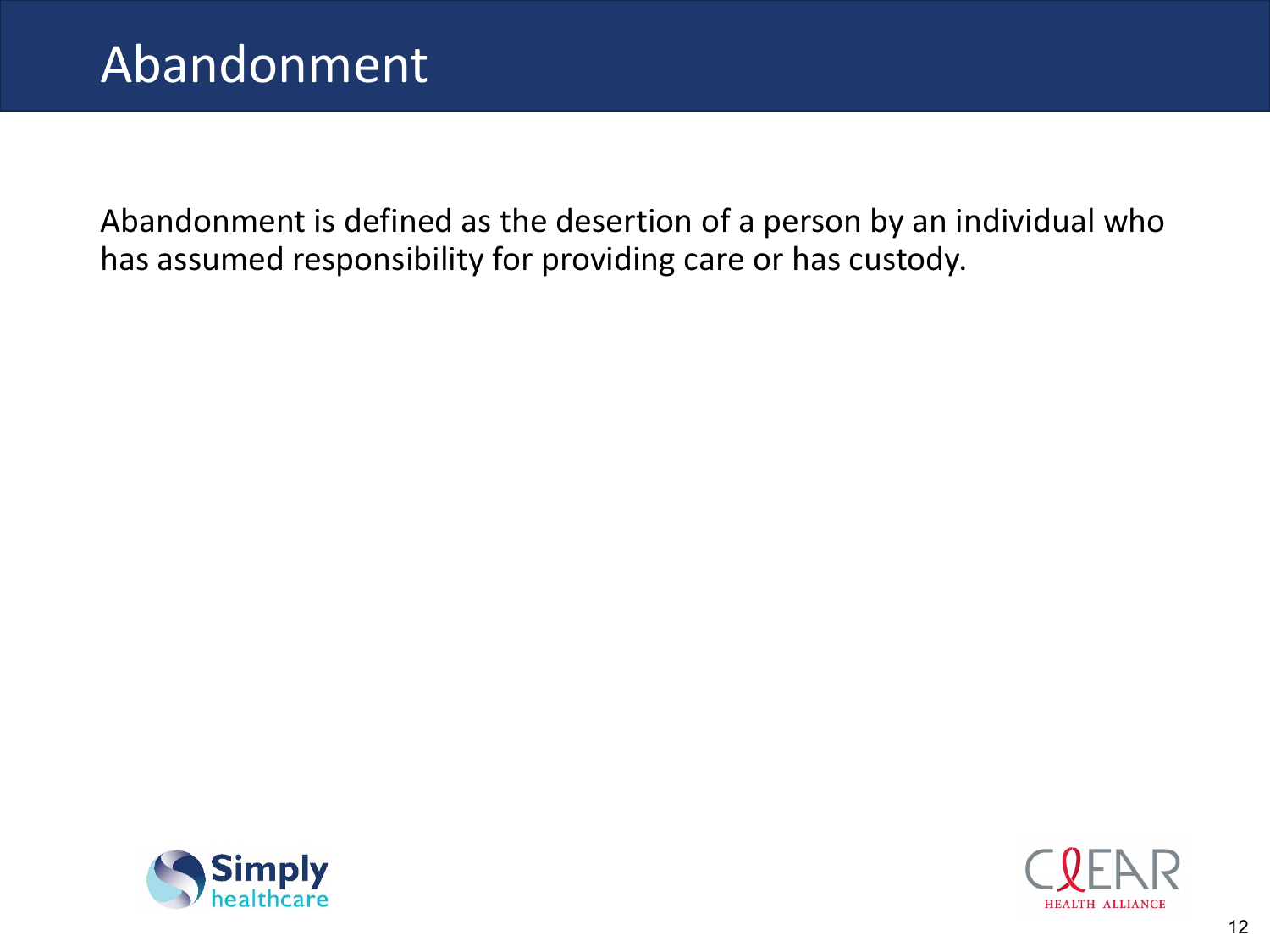## Signs and symptoms of abandonment

Signs and symptoms of abandonment include but are not limited to:

The desertion of a person in a hospital, nursing facility or other similar institution

The desertion of a person at a shopping center or other public location

Report of being abandoned



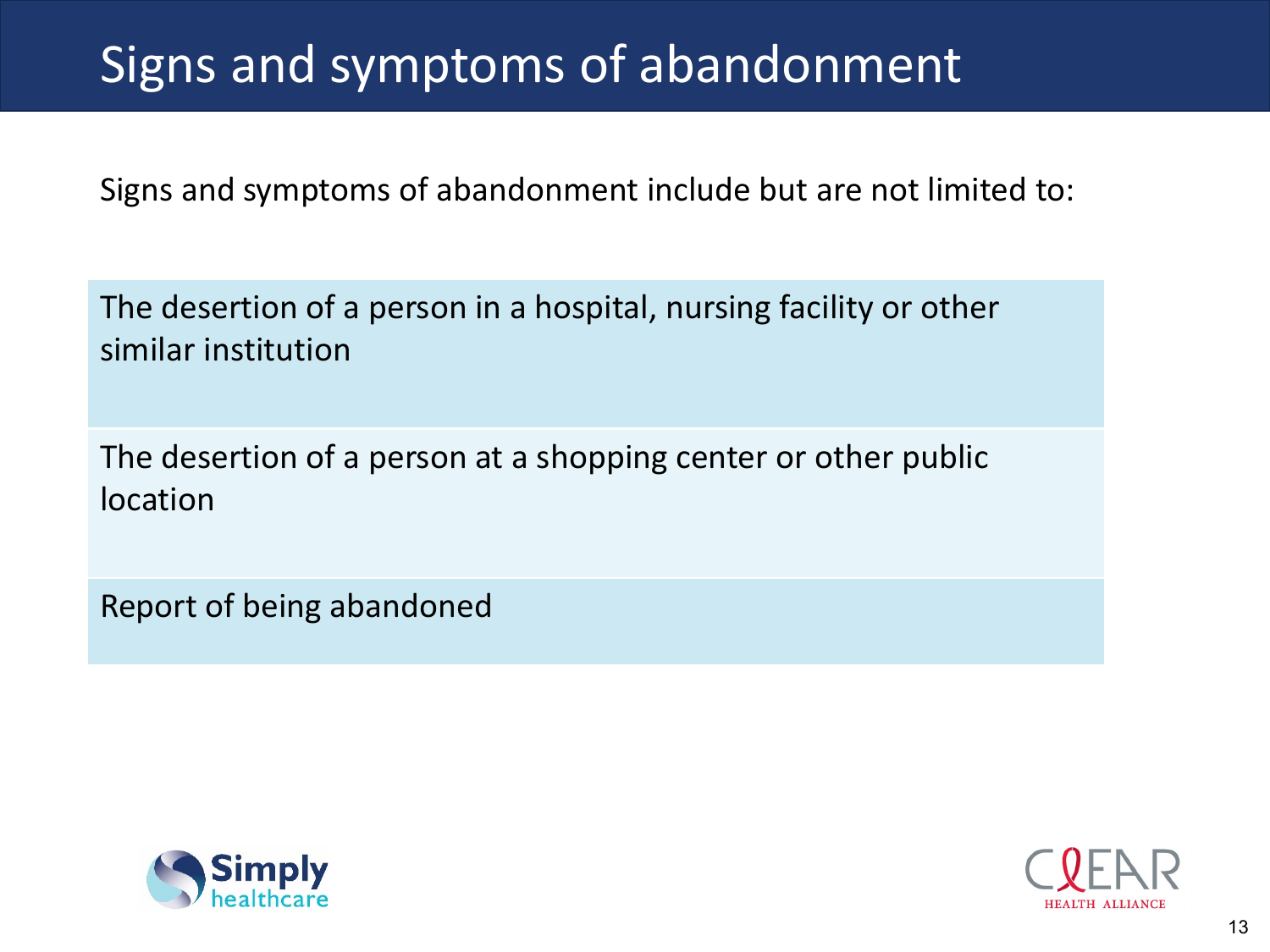Financial or material exploitation is defined as the illegal or improper use of a person's funds, property or assets.

Examples include but are not limited to:

- Cashing a person's benefit check without authorization.
- Forging a person's signature.
- Misusing or stealing a person's money or possessions.
- Deceiving a person into signing any document (for example, contracts or will).
- Improper use of guardianship or power of attorney.



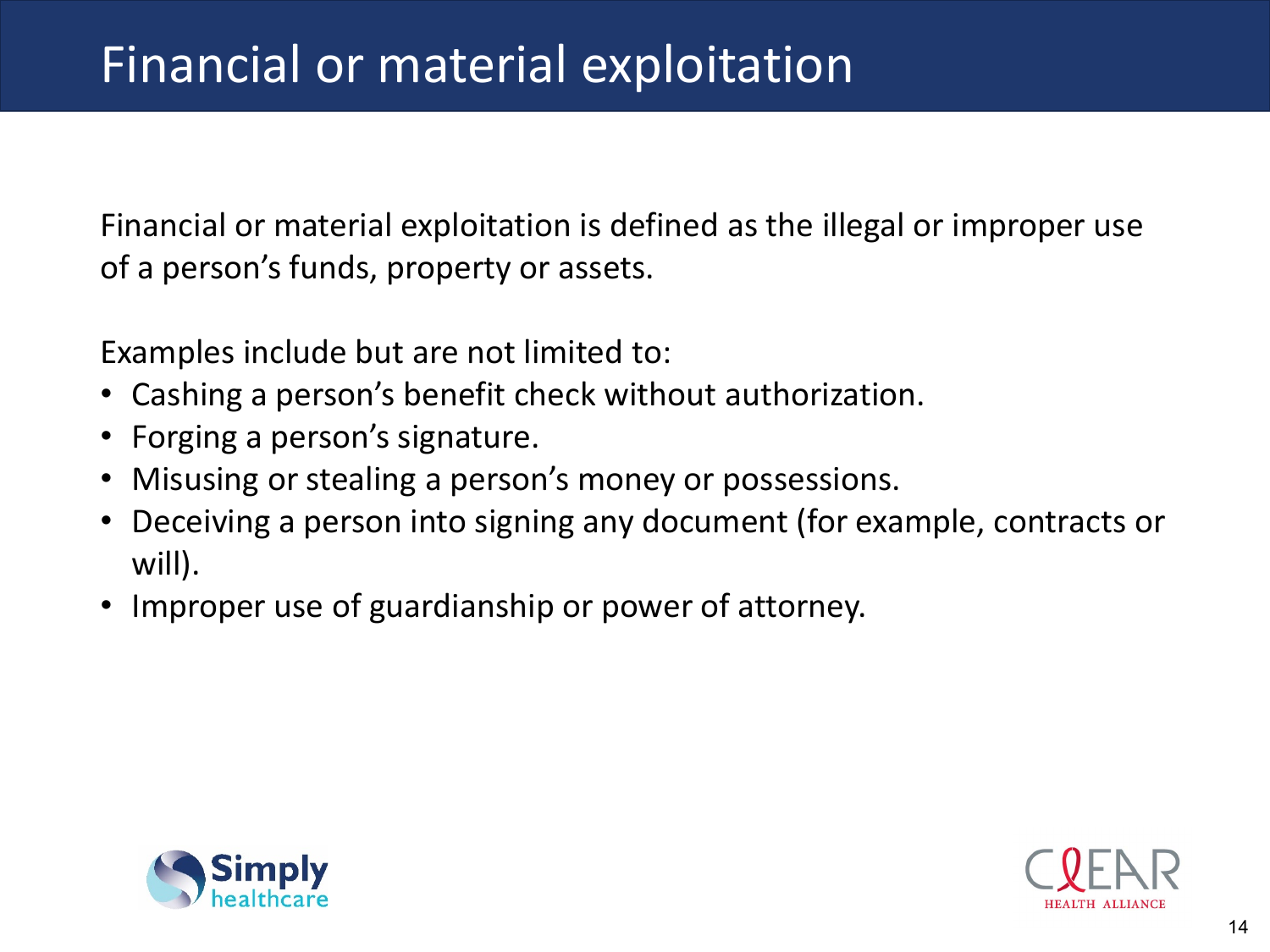# Signs of financial or material exploitation

Signs and symptoms of financial or material exploitation include but are not limited to:

Sudden changes in bank account or banking practice, including an unexplained withdrawal of large sums of money by a person accompanying the victim

The inclusion of additional names on a person's bank signature card

Unauthorized ATM card withdrawals

Abrupt changes in a will or other financial documents

Unexplained disappearance of funds or valuable possessions

Forged signature for financial transactions or for the titles of his/her possessions

Sudden appearance of previously uninvolved relatives claiming their rights to a person's affairs and possessions

Unexplained sudden transfer of assets to a family member or someone outside the family

The provisions of services that are not necessary

A person's report of financial exploitation



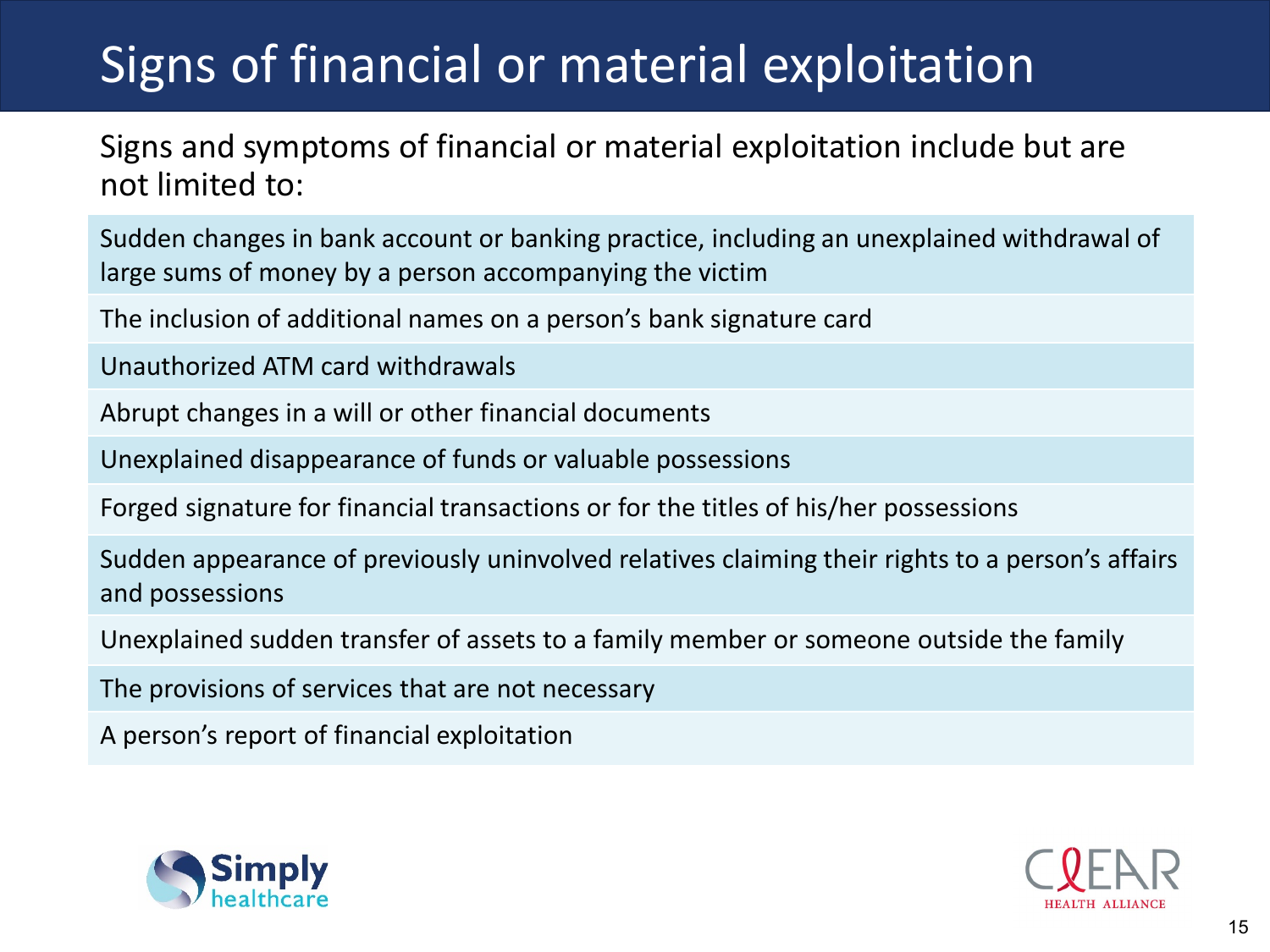#### There are four ways to make a report:

| Telephone     | 1-800-96ABUSE (22873)               |
|---------------|-------------------------------------|
| Fax           | 1-800-914-0004                      |
| Florida Relay | 711                                 |
| <b>TTY</b>    | 1-800-955-8771                      |
| Web reporting | https://reportabuse.dcf.state.fl.us |



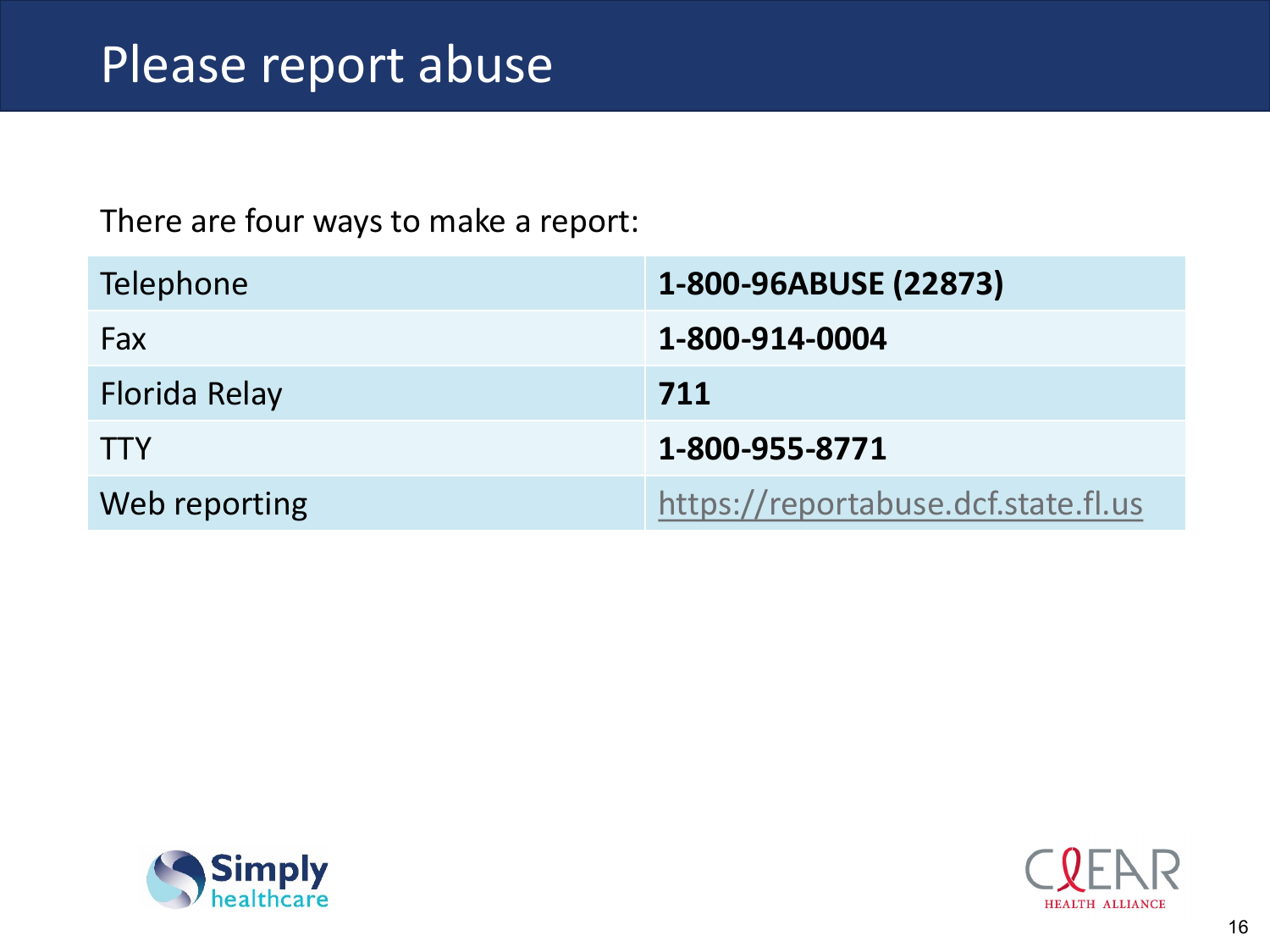**Human sex trafficking:** The recruitment, harboring, transportation, provision or obtaining of a person for a commercial sex act in which a commercial sex act is induced by force, fraud or coercion, or in which the person induced to perform such an act has not attained 18 years of age.



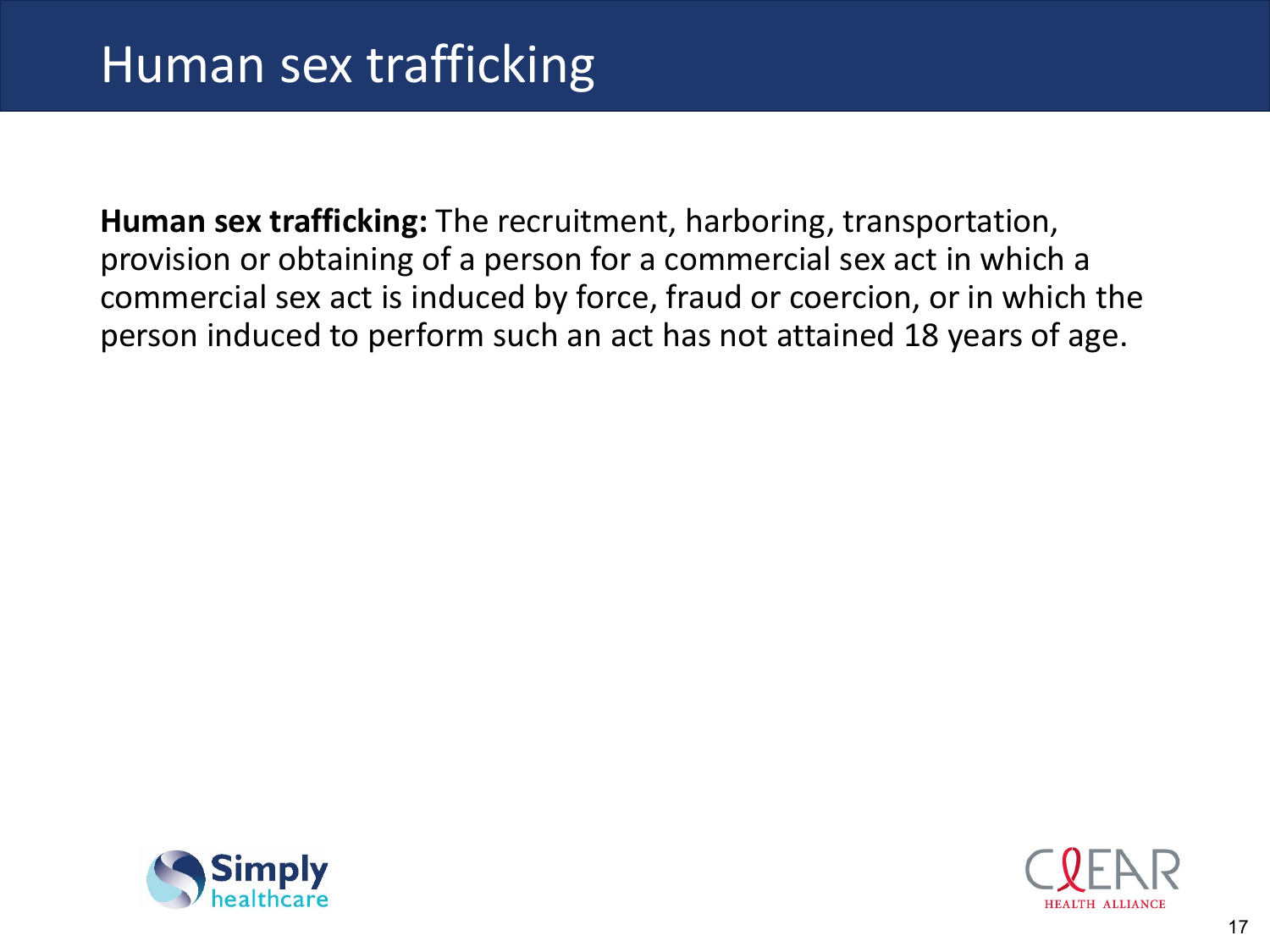## Signs of adult sex trafficking

#### **Physical signs**

Multiple or recurrent STIs

Abnormally high number of sexual partners

Trauma to vagina and/or rectum

Impacted tampon in vagina

Signs of physical trauma

Somatization symptoms (recurring headaches, abdominal pain, etc.)

Suspicious tattoos or branding

#### **Behavioral signs**

Depressed mood/flat affect

Anxiety/hypervigilance/panic attacks

Affect dysregulation/irritability

Frequent emergency care visits

Unexplained/conflicting stories

Using language from "the life"

Signs of drug or alcohol abuse



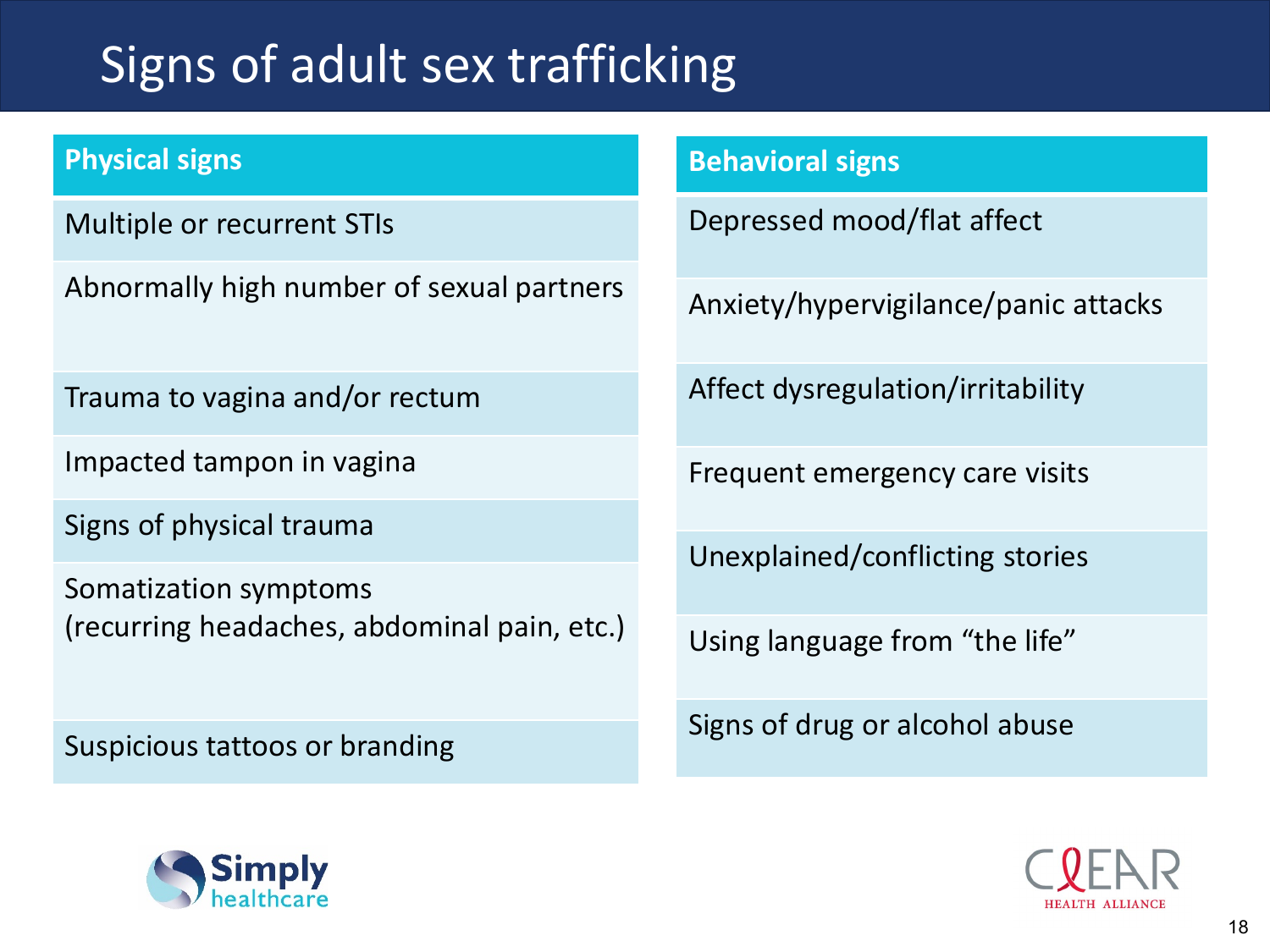# Signs of child sex trafficking

#### **Physical signs**

Pregnancy at young age

Evidence of abortions at young age

Early sexual initiation

Trauma to vagina and/or rectum

Symptoms of STIs and/or UTIs

Abnormal number of sexual partners for young age

Suspicious tattoos or branding

#### **Behavioral signs**

History of running away from home or foster care placements

Truancy/stops attending school

Highly sexualized behavior or dress

Angry/aggressive with staff

Depressed mood/flat affect

Signs of drug or alcohol abuse



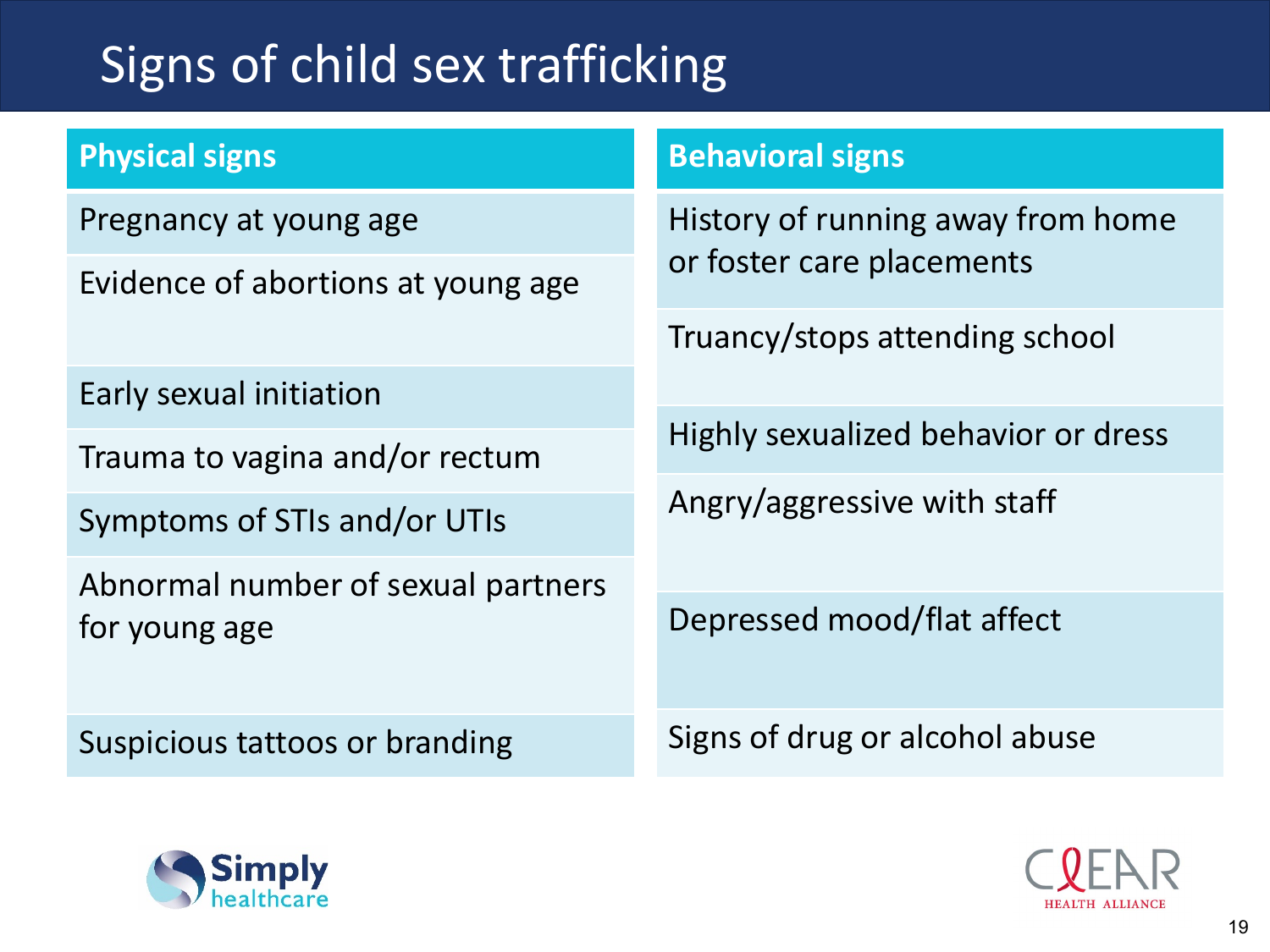**Labor trafficking**: The recruitment, harboring, transportation, provision or obtaining of a person for labor or services through the use of force, fraud or coercion for the purpose of subjection to involuntary servitude, peonage, debt bondage or slavery.



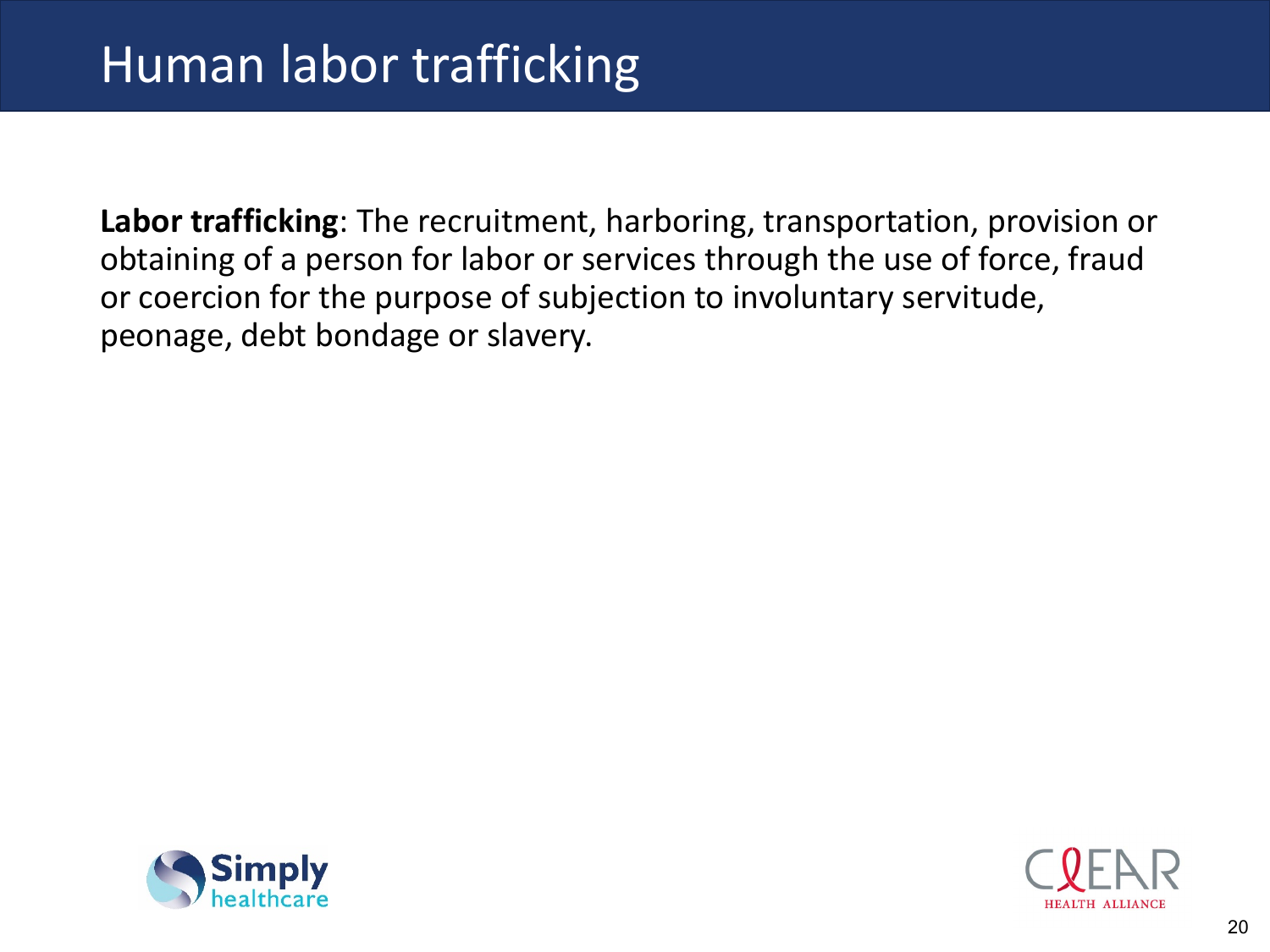# Signs of human labor trafficking

#### **Physical signs**

Musculoskeletal and ergonomic injuries

Malnutrition/dehydration

Lack of routine screening and preventive care

Poor dental hygiene

Untreated skin infections/inflammations

Injuries or illness from exposure to harmful chemicals/unsafe water

Ophthalmology issues or vision complaints

Somatization

#### **Behavioral signs**

Anxiety/panic attacks (for example, shortness of breath, chest pain)

Unexplained/conflicting stories

Overly vigilant or paranoid behavior

Inability/aversion to make decisions independent of employer

Inability/aversion to speak with out an interpreter

Affect dysregulation/irritability



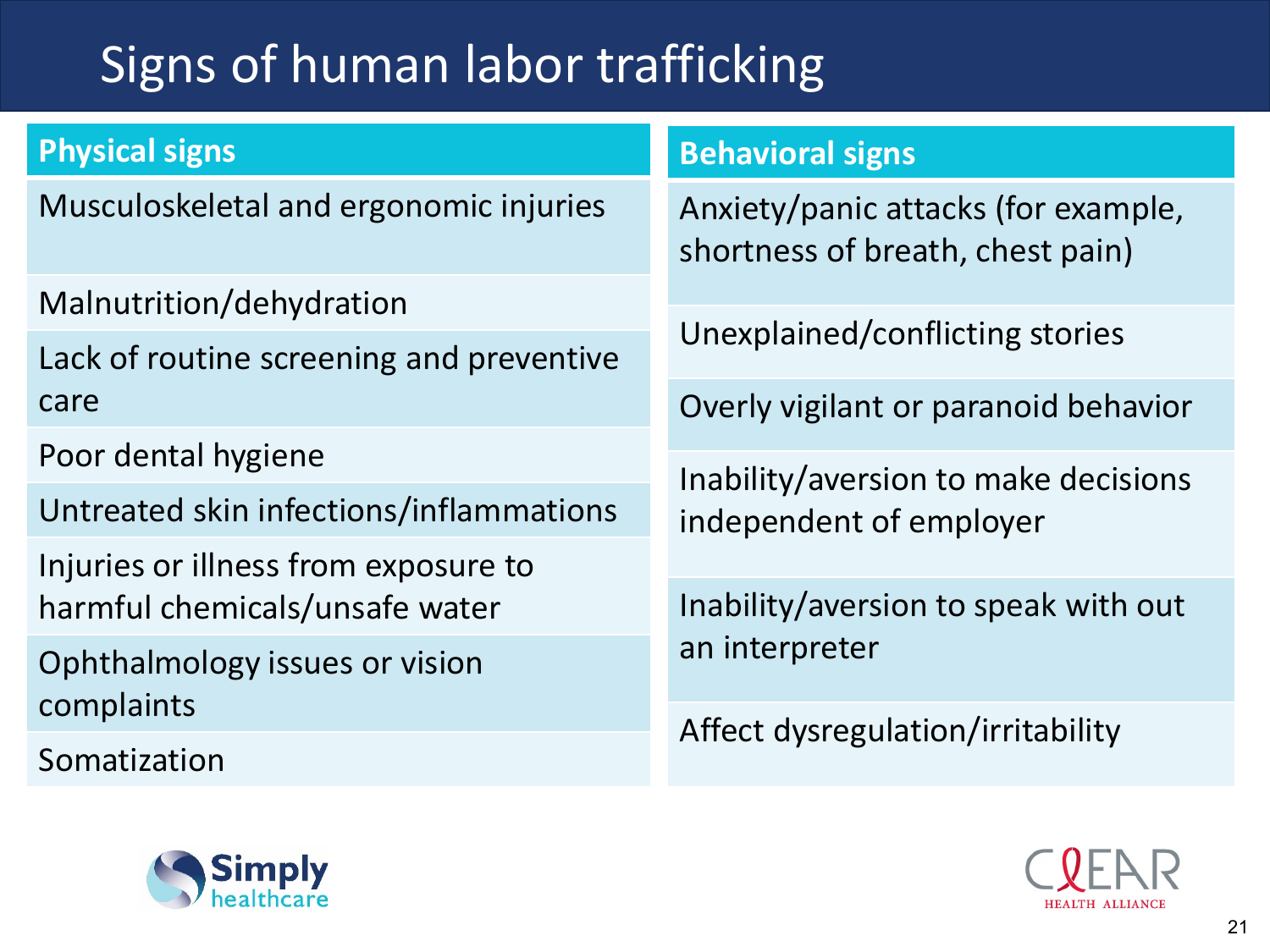# Reporting human trafficking





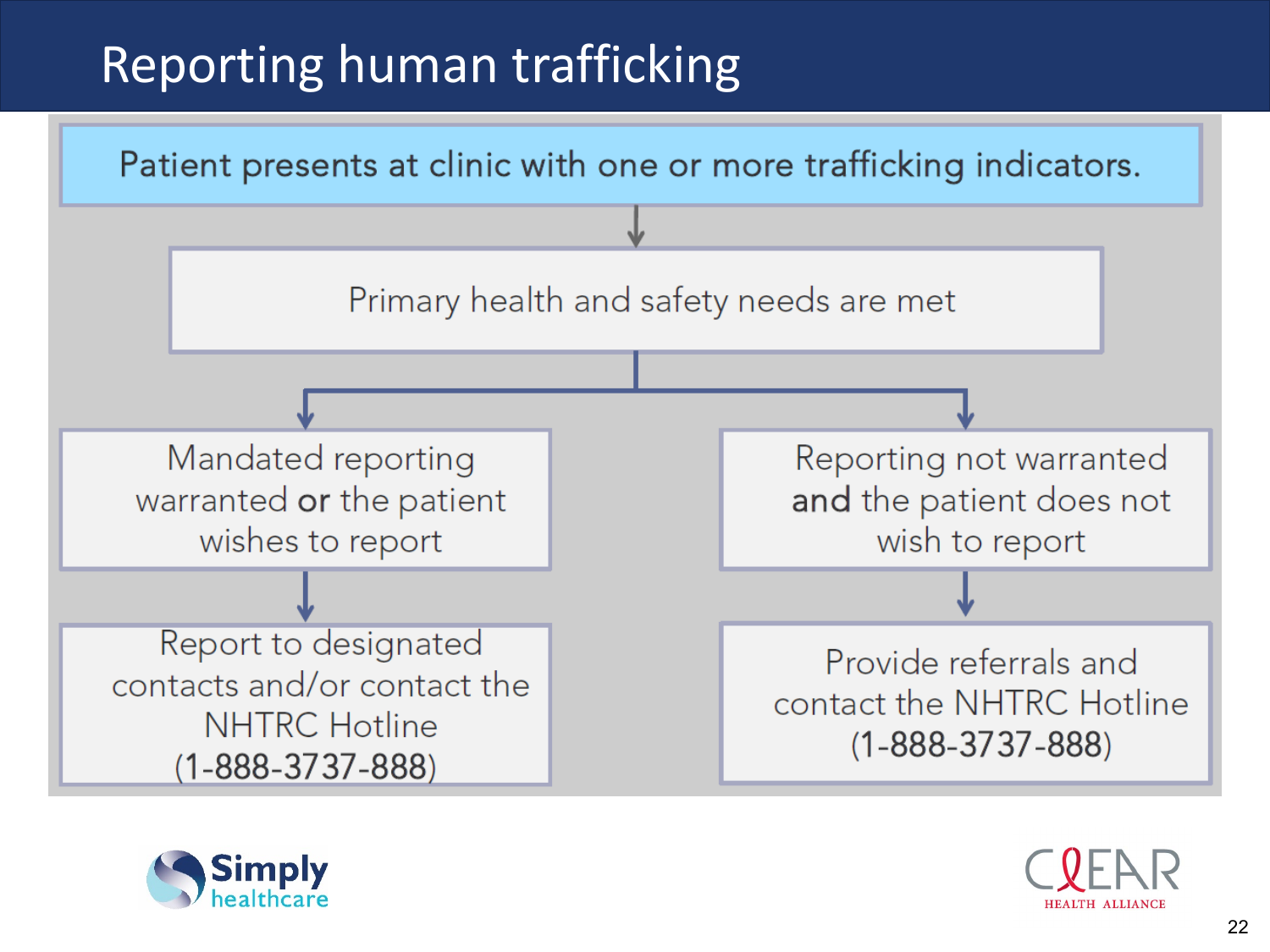## References and resources

- [http://www.ncoa.org/public-policy-action/elder-justice/faqs-on-elder-](http://www.ncoa.org/public-policy-action/elder-justice/faqs-on-elder-abuse.html) abuse.html
- <http://www.dcf.state.fl.us/programs/abuse/howtoreport.shtml>
- <http://www.iue.edu/area9/Elder-Abuse-Fact-Sheet.pdf>
- [http://www.helpguide.org/mental/elder\\_abuse\\_physical\\_emotional\\_sexua](http://www.helpguide.org/mental/elder_abuse_physical_emotional_sexual_neglect.htm) l\_neglect.htm
- http://elderaffairs.state.fl.us/doea/docs/APS Training for Professionals 2 013.pdf
- [http://www.ncea.aoa.gov/ncearoot/Main\\_Site/index.aspx](http://www.ncea.aoa.gov/ncearoot/Main_Site/index.aspx)
- <http://www.napsa-now.org/policy-advocacy/eja-implementation/>
- [http://gerontology.usc.edu/news-resources/news/what-is-the-elder-](http://gerontology.usc.edu/news-resources/news/what-is-the-elder-justice-act/) justice-act/
- [https://humantraffickinghotline.org/resources/recognizing-and-](https://humantraffickinghotline.org/resources/recognizing-and-responding-human-trafficking-healthcare-context) responding-human-trafficking-healthcare-context



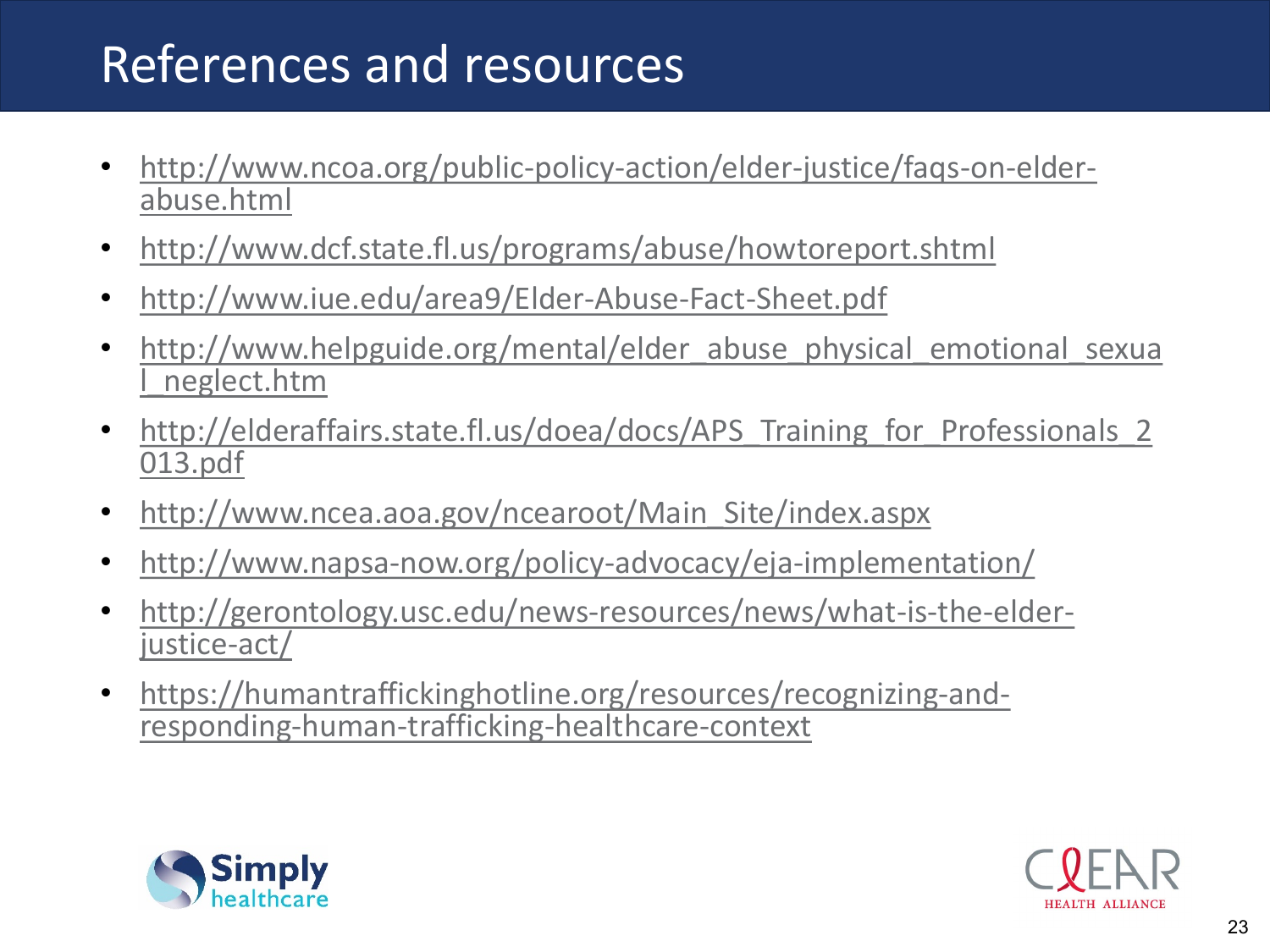### Provider attestation

#### • **Provider attestation is required.**

- Please print the next slide of this presentation attesting that you have reviewed this presentation and have an understanding of the content.
- Don't forget your attestation on the next page.



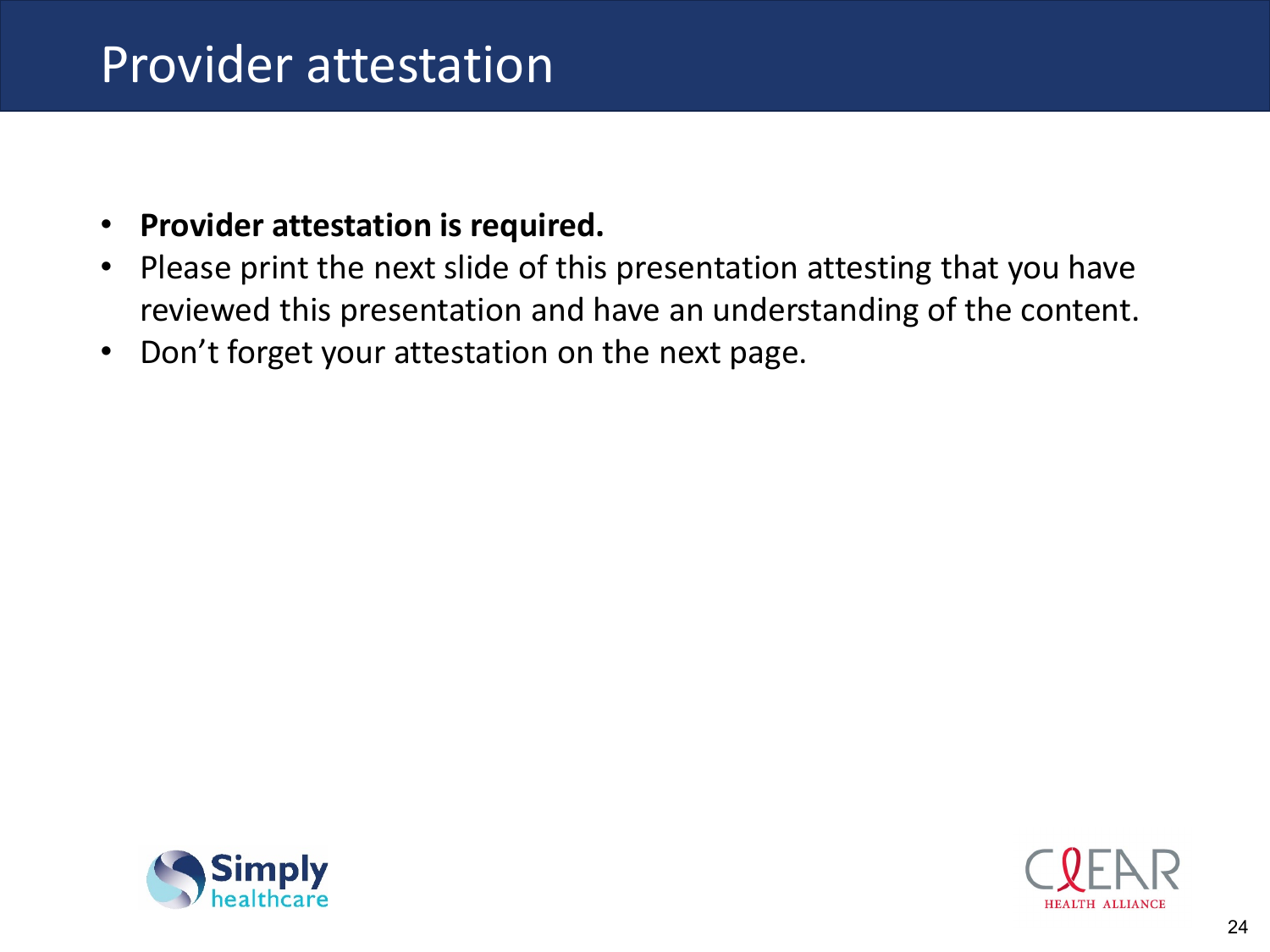### *Abuse, Neglect, Exploitation and Human Trafficking Provider Training Attestation*

**As the below provider, I attest that my practice has reviewed the** *Abuse, Neglect, Exploitation and Human Trafficking* **presentation.**

I understand:

This presentation and attestation are yearly requirements.

| Provider name: | $ID#$ : |  |
|----------------|---------|--|
|                |         |  |
| Address:       |         |  |
| Phone:         | Fax:    |  |
|                |         |  |
| Signature:     | Date:   |  |

Please sign and fax to [**PR fax number**].